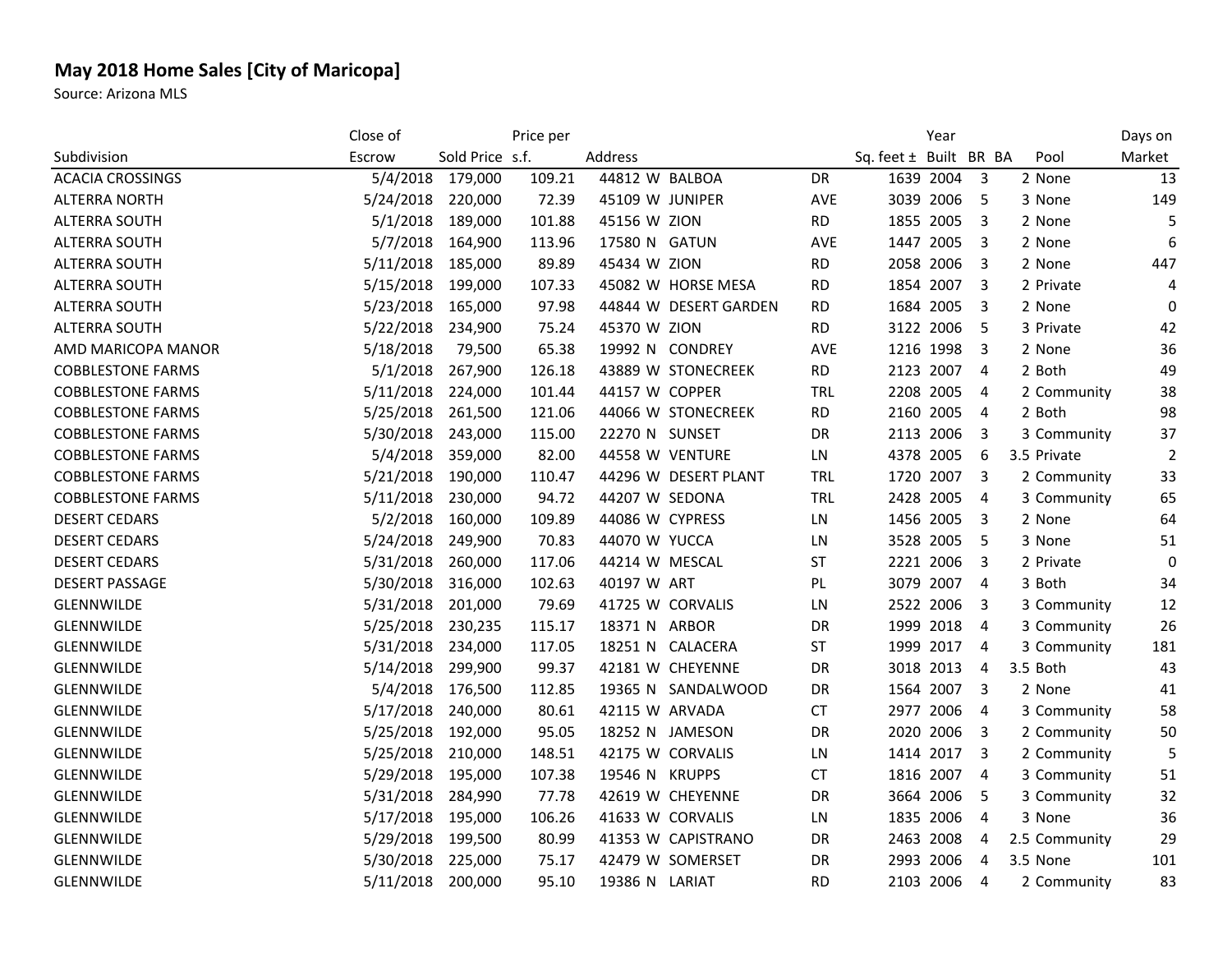| <b>GLENNWILDE</b>       | 5/29/2018         | 224,999 | 83.48  | 19218 N VENTANA    | LN         | 2695 2007<br>-4                         | 3 Community   | 12  |
|-------------------------|-------------------|---------|--------|--------------------|------------|-----------------------------------------|---------------|-----|
| <b>GLENNWILDE</b>       | 5/21/2018         | 196,000 | 75.79  | 41251 W BARCELONA  | DR         | 2586 2013<br>-5                         | 2.5 Community | 9   |
| GLENNWILDE              | 5/31/2018         | 185,000 | 91.58  | 41261 W CIELO      | LN         | 2020<br>2006<br>$\overline{3}$          | 2 Community   | 55  |
| GLENNWILDE              | 5/31/2018         | 270,000 | 108.56 | 19102 N FALCON     | LN         | 2487 2008<br>4                          | 2 Community   | 85  |
| GLENNWILDE              | 5/3/2018          | 287,000 | 78.60  | 18509 N FALCON     | LN         | 3651 2006<br>5                          | 3 Community   | 50  |
| <b>GLENNWILDE</b>       | 5/9/2018          | 187,270 | 97.68  | 42525 W CAPISTRANO | DR         | 1917<br>2008<br>$\overline{4}$          | 2 Community   | 87  |
| <b>GLENNWILDE</b>       | 5/10/2018         | 155,000 | 104.37 | 42540 W MONTEVERDE | DR         | 1485 2012<br>$\overline{\mathbf{3}}$    | 2 None        | 17  |
| HOMESTEAD               | 5/18/2018         | 185,000 | 74.54  | 20606 N TAMMY      | <b>ST</b>  | 2482 2007<br>$\overline{\mathbf{3}}$    | 3 None        | 231 |
| HOMESTEAD               | 5/22/2018         | 165,500 | 113.90 | 41280 W PRYOR      | LN         | 1453 2006<br>-4                         | 2 None        | 13  |
| HOMESTEAD               | 5/30/2018         | 217,000 | 95.34  | 40972 W HAYDEN     | DR         | 2276 2006<br>-4                         | 3 Private     | 102 |
| HOMESTEAD               | 5/31/2018         | 309,990 | 94.88  | 40631 W WALKER     | <b>WAY</b> | 3267 2017<br>- 5                        | 3 None        | 231 |
| HOMESTEAD NORTH         | 5/10/2018         | 183,000 | 83.33  | 21161 N GRANTHAM   | RD         | 2196 2008<br>3                          | 2.5 None      | 151 |
| HOMESTEAD NORTH         | 5/10/2018         | 219,400 | 86.72  | 41087 W NOVAK      | LN         | 2530 2007<br>$\overline{4}$             | 2 None        | 159 |
| <b>HOMESTEAD NORTH</b>  | 5/15/2018         | 169,895 | 114.40 | 40108 W SANDERS    | <b>WAY</b> | 1485 2007<br>$\overline{4}$             | 2 None        | 9   |
| HOMESTEAD NORTH         | 5/31/2018         | 159,000 | 109.35 | 21122 N DRIES      | <b>RD</b>  | 1454 2009<br>3                          | 2 None        | 188 |
| HOMESTEAD NORTH         | 5/11/2018         | 170,000 | 101.37 | 41247 W SANDERS    | <b>WAY</b> | 1677 2007<br>$\overline{\mathbf{3}}$    | 2 None        | 34  |
| <b>HOMESTEAD NORTH</b>  | 5/18/2018         | 191,500 | 122.67 | 20609 N WILFORD    | AVE        | 1561 2016<br>$\overline{\mathbf{3}}$    | 2 None        | 74  |
| <b>HOMESTEAD NORTH</b>  | 5/11/2018         | 188,500 | 115.92 | 40110 W COLTIN     | <b>WAY</b> | 1626 2015<br>$\overline{\mathbf{3}}$    | 2 None        | 41  |
| <b>HOMESTEAD NORTH</b>  | 5/25/2018         | 196,800 | 105.57 | 40138 W ROBBINS    | DR         | 1864 2013<br>4                          | 2.5 None      | 15  |
| HOMESTEAD NORTH         | 5/30/2018         | 190,000 | 116.92 | 40317 W COLTIN     | <b>WAY</b> | 1625 2012<br>$\overline{\mathbf{3}}$    | 2 None        | 61  |
| HOMESTEAD NORTH         | 5/31/2018         | 186,900 | 111.44 | 40454 W ROBBINS    | DR         | 1677<br>2007<br>$\overline{\mathbf{3}}$ | 2 None        | 28  |
| HOMESTEAD NORTH         | 5/15/2018         | 190,000 | 86.67  | 40500 W HAYDEN     | DR         | 2192 2010<br>4                          | 2.5 None      | 41  |
| HOMESTEAD NORTH         | 5/18/2018         | 197,000 | 79.37  | 41377 W PRYOR      | LN.        | 2482 2006<br>4                          | 2.5 None      | 12  |
| HOMESTEAD NORTH         | 5/1/2018          | 275,000 | 120.19 | 40774 W HOPPER     | DR         | 2288 2007<br>$\overline{4}$             | 2 Private     | 120 |
| HOMESTEAD NORTH         | 5/31/2018         | 274,990 | 117.16 | 40619 W PRYOR      | LN         | 2347 2017<br>- 3                        | 2 None        | 248 |
| <b>MARICOPA MEADOWS</b> | 5/8/2018          | 174,000 | 81.58  | 45754 W RANCH      | <b>RD</b>  | 2133 2005<br>$\overline{4}$             | 2 None        | 3   |
| MARICOPA MEADOWS        | 5/21/2018         | 182,500 | 72.73  | 45515 W GUILDER    | <b>AVE</b> | 2509 2005<br>3                          | 2.5 None      | 31  |
| MARICOPA MEADOWS        | 5/21/2018         | 183,000 | 81.76  | 45663 W STARLIGHT  | DR         | 2238 2006<br>$\overline{\mathbf{3}}$    | 2 None        | 150 |
| MARICOPA MEADOWS        | 5/25/2018         | 250,000 | 84.20  | 19322 N KARI       | LN.        | 2969 2006<br>-6                         | 3 Private     | 32  |
| MARICOPA MEADOWS        | 5/23/2018         | 200,000 | 51.48  | 46009 W SONNY      | <b>RD</b>  | 3885 2006<br>-5                         | 3 None        | 18  |
| MARICOPA MEADOWS        | 5/31/2018         | 249,000 | 64.07  | 46120 W SONNY      | <b>RD</b>  | 3886 2006<br>-6                         | 3 Private     | 13  |
| <b>MARICOPA MEADOWS</b> | 5/14/2018         | 177,000 | 80.79  | 45733 W WINDMILL   | DR         | 2191 2006<br>$\overline{4}$             | 3 None        | 11  |
| <b>MARICOPA MEADOWS</b> | 5/22/2018         | 211,000 | 76.39  | 45686 W DUTCHMAN   | <b>DR</b>  | 2762 2006<br>4                          | 2.5 None      | 99  |
| <b>MARICOPA MEADOWS</b> | 5/2/2018 167,900  |         | 102.75 | 45494 W BARBARA    | LN         | 1634 2006<br>3                          | 2.5 None      | 53  |
| <b>MARICOPA MEADOWS</b> | 5/29/2018 180,000 |         | 65.57  | 45728 W TULIP      | LN         | 2745 2005<br>-5                         | 2.5 None      | 88  |
| MARICOPA MEADOWS        | 5/17/2018 229,500 |         | 86.70  | 18314 N KARI       | LN         | 2647 2006<br>4                          | 2.5 Private   | 36  |
| MARICOPA MEADOWS        | 5/18/2018 254,900 |         | 76.80  | 17710 N KARI       | LN         | 3319 2005<br>4                          | 2.5 Private   | 85  |
| MARICOPA MEADOWS        | 5/31/2018         | 164,900 | 119.14 | 45666 W AMSTERDAM  | <b>RD</b>  | 1384 2005 3                             | 2 None        | 26  |
| PALO BREA               | 5/14/2018 176,000 |         | 94.36  | 43986 W PALO TECA  | RD.        | 1865 2006<br>$\overline{\mathbf{3}}$    | 2 None        | 8   |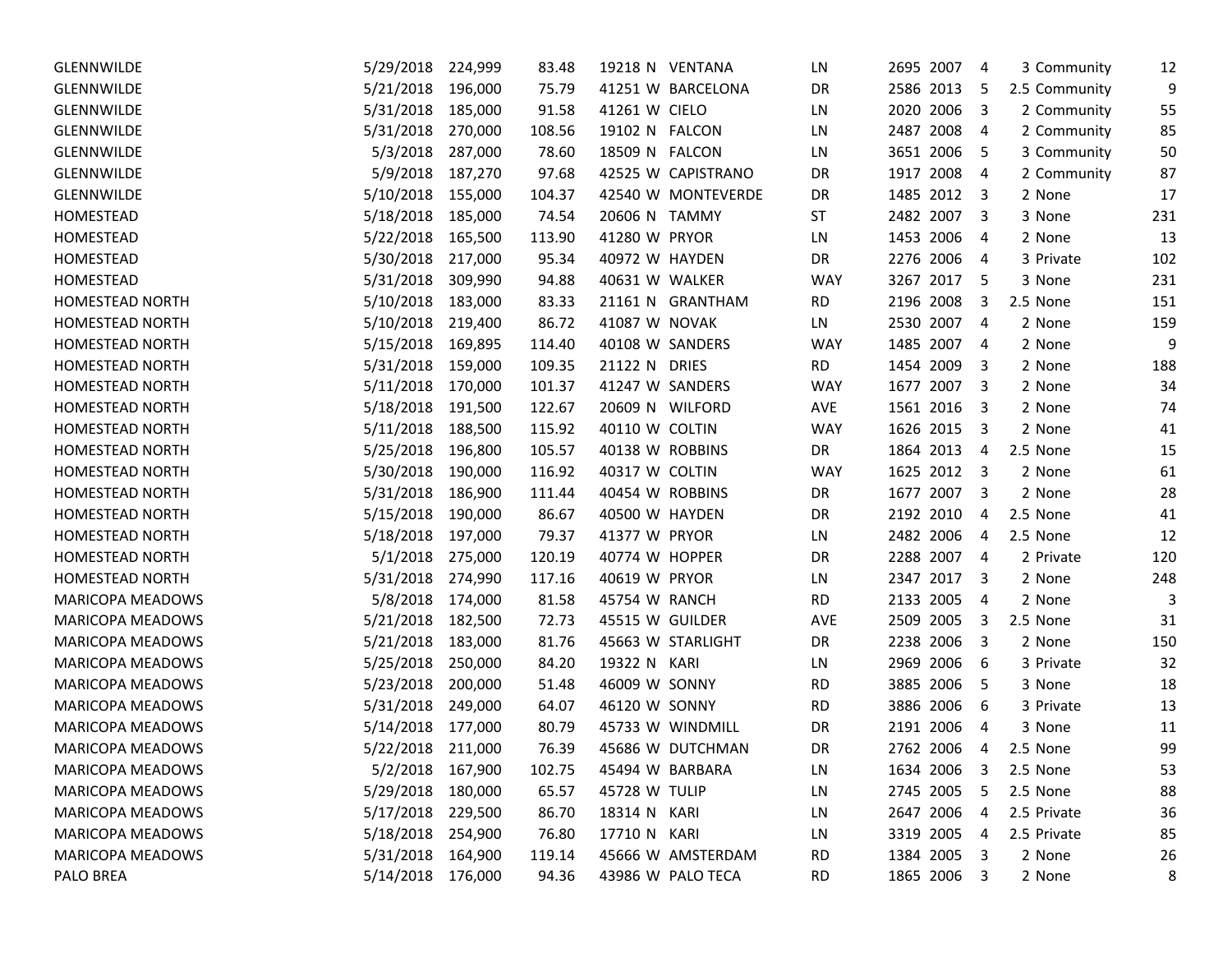| <b>PROVINCE</b>  | 5/1/2018          | 217,555 | 111.62 |                 | 20996 N SWEET DREAMS     | DR          | 1949 2004   | $\overline{2}$          | 2 Community   | 204 |
|------------------|-------------------|---------|--------|-----------------|--------------------------|-------------|-------------|-------------------------|---------------|-----|
| <b>PROVINCE</b>  | 5/2/2018          | 362,000 | 141.79 |                 | 20204 N SNOWFLAKE        | DR          | 2553 2017   | 3                       | 3 Community   | 203 |
| <b>PROVINCE</b>  | 5/3/2018          | 362,500 | 124.78 |                 | 42403 W JAILHOUSE ROCK   | <b>CT</b>   | 2905 2004   | 3                       | 2.5 Community | 21  |
| <b>PROVINCE</b>  | 5/14/2018         | 375,000 | 159.43 |                 | 42419 W BLUE SUEDE SHOES | LN          | 2352 2005   | 3                       | 2.5 Community | 102 |
| <b>PROVINCE</b>  | 5/10/2018         | 250,000 | 138.05 |                 | 42933 W SANDPIPER        | DR          | 1811 2017   | 2                       | 2.5 Community | 98  |
| <b>PROVINCE</b>  | 5/9/2018          | 194,600 | 147.31 |                 | 41735 W SUMMER WIND      | <b>WAY</b>  | 1321 2018   | $\overline{2}$          | 2 Community   | 67  |
| <b>PROVINCE</b>  | 5/11/2018         | 237,675 | 128.96 | 42727 W DARTER  |                          | DR          | 1843 2009   | 2                       | 2.5 Community | 175 |
| <b>PROVINCE</b>  | 5/14/2018         | 203,000 | 129.22 |                 | 41975 W ELLINGTON        | LN          | 1571 2006   | $\overline{2}$          | 2 Community   | 63  |
| <b>PROVINCE</b>  | 5/14/2018         | 335,000 | 145.46 |                 | 41602 W HARVEST MOON     | DR          | 2303 2016   | 3                       | 2.5 Both      | 121 |
| <b>PROVINCE</b>  | 5/14/2018         | 211,452 | 134.34 |                 | 41650 W MONSOON          | LN          | 1574 2017   | $\overline{\mathbf{2}}$ | 2 Community   | 127 |
| <b>PROVINCE</b>  | 5/16/2018         | 313,000 | 128.33 |                 | 41795 W CRIBBAGE         | <b>RD</b>   | 2439 2018   | 3                       | 2.5 None      | 119 |
| <b>PROVINCE</b>  | 5/18/2018         | 284,900 | 110.30 |                 | 20357 N ENCHANTMENT      | PASS        | 2583 2006   | 3                       | 3 Community   | 422 |
| <b>PROVINCE</b>  | 5/23/2018         | 280,000 | 148.15 | 19731 N BRIDGE  |                          | <b>CT</b>   | 1890 2018   | 2                       | 2.5 Community | 67  |
| <b>PROVINCE</b>  | 5/10/2018         | 231,000 | 134.14 | 42033 W DORSEY  |                          | <b>DR</b>   | 1722 2006   | $\overline{2}$          | 2 Community   | 122 |
| <b>PROVINCE</b>  | 5/31/2018         | 190,000 | 137.78 |                 | 20461 N LEMON DROP       | DR          | 1379 2007   | $\overline{2}$          | 2 Community   | 45  |
| <b>PROVINCE</b>  | 5/29/2018         | 210,000 | 129.78 |                 | 41707 W SUMMER WIND      | WAY         | 1618 2014   | 3                       | 2 Community   | 8   |
| <b>PROVINCE</b>  | 5/18/2018         | 279,000 | 152.21 |                 | 42078 W CRIBBAGE         | <b>RD</b>   | 1833 2015   | $\overline{2}$          | 2 Community   | 29  |
| <b>PROVINCE</b>  | 5/4/2018          | 248,800 | 137.53 | 20023 N PELICAN |                          | LN          | 1809 2012   | $\overline{\mathbf{3}}$ | 2 Community   | 6   |
| <b>PROVINCE</b>  | 5/30/2018         | 505,000 | 162.79 | 19815 N PUFFIN  |                          | DR          | 3102 2006   | 4                       | 4 Both        | 253 |
| <b>PROVINCE</b>  | 5/18/2018         | 261,000 | 112.74 |                 | 20451 N WISHING WELL     | LN          | 2315 2004   | 2                       | 2.5 Community | 203 |
| <b>PROVINCE</b>  | 5/24/2018         | 199,000 | 127.56 |                 | 42357 W FALLING STAR     | DR          | 1560 2005   | $\overline{2}$          | 2 Community   | 101 |
| <b>PROVINCE</b>  | 5/25/2018         | 250,900 | 149.79 |                 | 42384 W NORTH STAR       | DR          | 1675 2004   | 3                       | 2 Community   | 59  |
| RANCHO EL DORADO | 5/25/2018         | 206,000 | 95.76  |                 | 42670 W VENTURE          | <b>RD</b>   | 2151 2003   | 3                       | 2 None        | 33  |
| RANCHO EL DORADO | 5/31/2018         | 179,000 | 83.21  |                 | 42478 W OAKLAND          | <b>DR</b>   | 2151 2003   | 3                       | 2 None        | 21  |
| RANCHO EL DORADO | 5/17/2018         | 305,000 | 77.11  | 43198 W KNAUSS  |                          | DR          | 3955 2006   | 5                       | 3 Both        | 20  |
| RANCHO EL DORADO | 5/18/2018         | 220,000 | 84.48  |                 | 44228 W MCCLELLAND       | DR          | 2604 2005   | 4                       | 2.5 Community | 27  |
| RANCHO EL DORADO | 5/29/2018         | 196,000 | 89.86  |                 | 19983 N EMMERSON         | DR          | 2181 2006   | 4                       | 2.5 Community | 48  |
| RANCHO EL DORADO | 5/7/2018          | 229,000 | 101.06 |                 | 43993 W LINDGREN         | DR          | 2266 2005   | 4                       | 3 Both        | 112 |
| RANCHO EL DORADO | 5/18/2018         | 211,000 | 91.38  | 21071 N LEONA   |                          | <b>BLVD</b> | 2309 2005   | 4                       | 2.5 Community | 5   |
| RANCHO EL DORADO | 5/25/2018         | 205,000 | 88.78  |                 | 44149 W LINDGREN         | DR          | 2309 2005   | 4                       | 2.5 Community | 46  |
| RANCHO EL DORADO | 5/15/2018         | 180,000 | 91.13  |                 | 43529 W SAGEBRUSH        | <b>TRL</b>  | 1975 2002   | 4                       | 2.5 Private   | 30  |
| RANCHO EL DORADO | 5/31/2018         | 184,000 | 146.38 |                 | 43683 W SAGEBRUSH        | <b>TRL</b>  | 1257 2002   | $\overline{\mathbf{3}}$ | 2 Private     | 31  |
| RANCHO EL DORADO | 5/31/2018         | 160,000 | 96.79  |                 | 21244 N DUNCAN           | <b>DR</b>   | 1653 2002   | 4                       | 2 None        | 48  |
| RANCHO EL DORADO | 5/21/2018 168,000 |         | 114.67 | 43655 W ELM     |                          | DR          | 1465 2002 2 |                         | 2 None        | 45  |
| RANCHO EL DORADO | 5/21/2018 185,000 |         | 109.66 |                 | 43897 W BEDFORD          | DR          | 1687 2002 3 |                         | 2 None        | 21  |
| RANCHO EL DORADO | 5/15/2018 167,000 |         | 126.22 |                 | 21851 N KIRKLAND         | DR          | 1323 2002 3 |                         | 2 None        | 39  |
| RANCHO EL DORADO | 5/2/2018 229,900  |         | 118.63 |                 | 43410 W SUNLAND          | DR          | 1938 2002 4 |                         | 2 Private     | 15  |
| RANCHO EL DORADO | 5/4/2018          | 230,000 | 107.78 |                 | 43247 W HILLMAN          | DR          | 2134 2001 4 |                         | 2 Private     | 22  |
| RANCHO EL DORADO | 5/31/2018 253,500 |         | 130.80 |                 | 22779 N LEACHMAN         | <b>CT</b>   | 1938 2001 3 |                         | 2 Private     | 53  |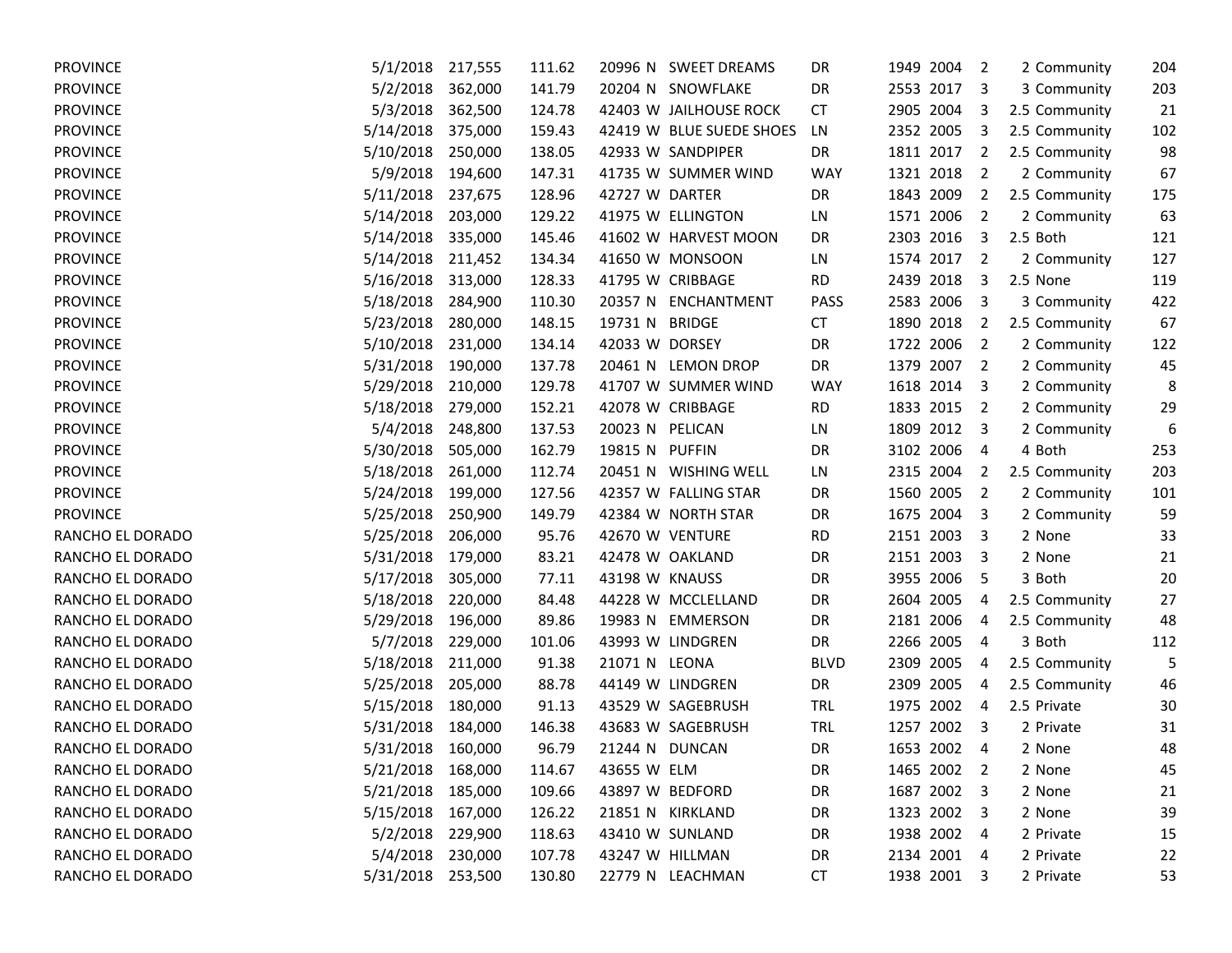| RANCHO EL DORADO      | 5/11/2018         | 194,000 | 99.13  | 42335 W CHAMBERS        | DR         | 1957 2004    | 3<br>2 None                          | 51  |
|-----------------------|-------------------|---------|--------|-------------------------|------------|--------------|--------------------------------------|-----|
| RANCHO EL DORADO      | 5/9/2018          | 182,000 | 108.20 | 42448 W OAKLAND         | DR         | 1682 2003    | 2 None<br>-4                         | 12  |
| RANCHO EL DORADO      | 5/14/2018         | 175,000 | 103.98 | 42401 W BUNKER          | DR         | 1683 2004    | 2 None<br>3                          | 43  |
| RANCHO EL DORADO      | 5/7/2018          | 185,000 | 83.71  | 41628 W HILLMAN         | DR         | 2210 2004    | 2.5 None<br>4                        | 30  |
| RANCHO EL DORADO      | 5/23/2018         | 248,000 | 129.23 | 41820 W CHAMBERS        | CT         | 1919 2005    | 3<br>2 Private                       | 47  |
| RANCHO EL DORADO      | 5/29/2018         | 187,500 | 97.70  | 41865 W SPARKS          | CT         | 1919 2005    | 2 None<br>-3                         | 5   |
| RANCHO EL DORADO      | 5/16/2018         | 272,000 | 125.23 | 22230 N DIETZ           | DR         | 2172 2005    | 2 Private<br>-4                      | 45  |
| RANCHO EL DORADO      | 5/28/2018         | 230,000 | 117.04 | 21250 N VAN LOO         | DR         | 1965 2005    | $\overline{\mathbf{3}}$<br>2 Private | 42  |
| RANCHO EL DORADO      | 5/29/2018         | 194,000 | 91.03  | 42562 W OAKLAND         | DR         | 2131 2004    | -3<br>2 None                         | 8   |
| RANCHO EL DORADO      | 5/2/2018          | 240,000 | 126.71 | 43177 W MICHAELS        | DR         | 1894 2003    | $\overline{\mathbf{3}}$<br>2 Private | 73  |
| RANCHO EL DORADO      | 5/1/2018          | 180,000 | 106.82 | 43878 W WADE            | DR         | 1685 2002    | 2 None<br>$\overline{\mathbf{3}}$    | 16  |
| RANCHO EL DORADO      | 5/3/2018          | 297,000 | 108.63 | 22304 N GOLES           | DR         | 2734 2003    | 3 Private<br>4                       | 70  |
| RANCHO EL DORADO      | 5/4/2018          | 221,400 | 95.93  | 42647 W COLBY           | DR         | 2308 2003    | 2.5 Private<br>4                     | 80  |
| RANCHO EL DORADO      | 5/4/2018          | 229,500 | 103.52 | 43432 W VENTURE         | <b>RD</b>  | 2217<br>2004 | 2 None<br>$\overline{4}$             | 36  |
| RANCHO EL DORADO      | 5/7/2018          | 262,000 | 116.03 | 22020 N REIS            | DR         | 2258 2005    | 3<br>2 Private                       | 28  |
| RANCHO EL DORADO      | 5/7/2018          | 185,000 | 85.84  | 41850 W ANNE            | LN         | 2155 2006    | 2.5 None<br>4                        | 30  |
| RANCHO EL DORADO      | 5/9/2018          | 180,000 | 107.02 | 43540 W BEDFORD         | DR         | 1682 2002    | 2 None<br>-4                         | 11  |
| RANCHO EL DORADO      | 5/14/2018         | 262,900 | 136.99 | 21943 N BACKUS          | DR         | 1919 2005    | 2 Private<br>-4                      | 116 |
| RANCHO EL DORADO      | 5/11/2018         | 190,000 | 99.32  | 42309 W DESERT FAIRWAYS | DR         | 1913 2004    | 3 None<br>-5                         | 1   |
| RANCHO EL DORADO      | 5/14/2018         | 197,000 | 116.84 | 21381 N FALCON          | LN         | 1686 2006    | 2 Private<br>3                       | 21  |
| RANCHO EL DORADO      | 5/17/2018         | 188,000 | 106.21 | 43887 W BEDFORD         | DR         | 1770 2002    | 3 None<br>$\overline{\mathbf{3}}$    | 37  |
| RANCHO EL DORADO      | 5/18/2018         | 272,000 | 85.00  | 43323 W VENTURE         | <b>RD</b>  | 3200 2002 5  | 3 None                               | 15  |
| RANCHO EL DORADO      | 5/21/2018         | 280,000 | 126.30 | 43454 W VENTURE         | <b>RD</b>  | 2217 2004    | $\overline{\mathbf{3}}$<br>2 Private | 39  |
| RANCHO EL DORADO      | 5/22/2018         | 173,500 | 107.83 | 43218 W ALEXANDRA       | <b>CT</b>  | 1609 2002    | 2 None<br>$\overline{\mathbf{3}}$    | 65  |
| RANCHO EL DORADO      | 5/22/2018         | 173,000 | 85.98  | 43782 W SAGEBRUSH       | <b>TRL</b> | 2012 2002    | 2.5 None<br>-3                       | 41  |
| RANCHO EL DORADO      | 5/23/2018         | 193,000 | 100.88 | 43836 W ELM             | DR         | 1913 2002    | 3 None<br>4                          | 34  |
| RANCHO EL DORADO      | 5/25/2018         | 199,000 | 87.51  | 43218 W MICHAELS        | DR         | 2274 2003    | 2.5 None<br>3                        | 82  |
| RANCHO EL DORADO      | 5/25/2018         | 295,000 | 103.32 | 22294 N VANDERVEEN      | <b>WAY</b> | 2855 2004    | 2.5 Private<br>4                     | 53  |
| RANCHO EL DORADO      | 5/30/2018         | 170,000 | 118.46 | 42670 W SUNLAND         | DR         | 1435 2003    | 2 None<br>$\overline{4}$             | 72  |
| RANCHO EL DORADO      | 5/31/2018         | 234,900 | 100.77 | 21675 N BACKUS          | DR         | 2331 2005    | -3<br>2 None                         | 99  |
| RANCHO EL DORADO      | 5/31/2018         | 180,000 | 124.91 | 21769 N KIRKLAND        | DR         | 1441 2001    | 2 None<br>-3                         | 42  |
| RANCHO EL DORADO      | 5/31/2018         | 189,000 | 83.00  | 42635 W ANNE            | LN         | 2277<br>2004 | 2.5 None<br>4                        | 31  |
| RANCHO EL DORADO      | 5/11/2018         | 192,748 | 98.49  | 42501 W HALL            | DR         | 1957 2004    | 3<br>2 None                          | 31  |
| RANCHO EL DORADO      | 5/24/2018 197,599 |         | 110.51 | 41601 W ELM             | DR         | 1788 2015    | 3 1.75 None                          | 37  |
| RANCHO EL DORADO      | 5/9/2018 201,400  |         | 112.64 | 21543 N DAVIS           | <b>WAY</b> | 1788 2017    | 2 None<br>-3                         | 159 |
| RANCHO EL DORADO      | 5/1/2018 190,000  |         | 88.33  | 21353 N DENVER          | CT         | 2151 2009    | 3 None<br>$\overline{4}$             | 43  |
| RANCHO EL DORADO      | 5/24/2018 234,995 |         | 85.02  | 41160 W RIO BRAVO       | DR         | 2764 2017    | 2.5 None<br>4                        | 34  |
| RANCHO EL DORADO      | 5/31/2018 253,500 |         | 77.33  | 40875 W COLBY           | DR         | 3278 2008    | 2.5 None<br>-5                       | 92  |
| RANCHO MIRAGE ESTATES | 5/24/2018 187,000 |         | 102.13 | 38015 W LA PAZ          | ST         | 1831 2010 3  | 2 None                               | 34  |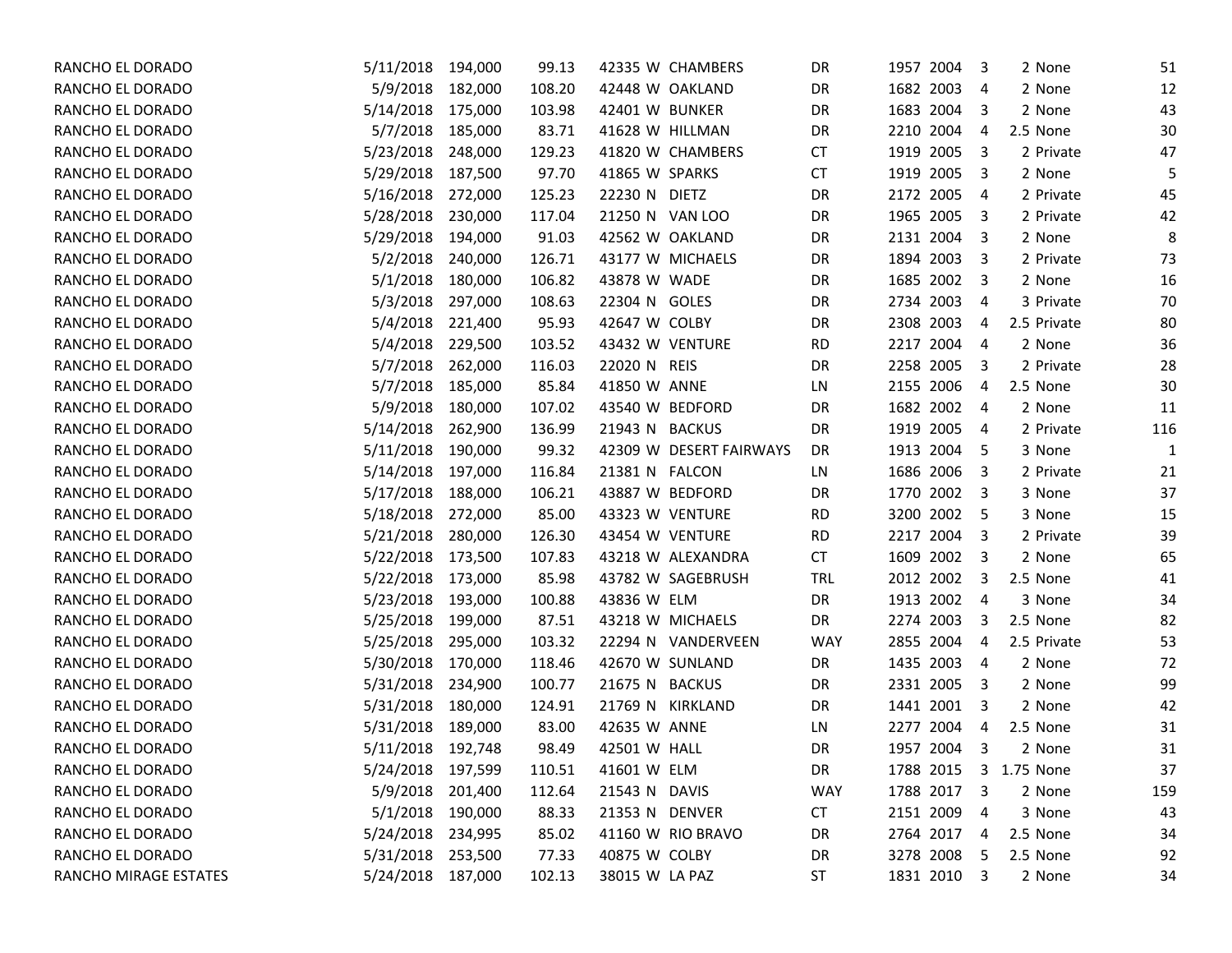| 5/30/2018 | 205,000   | 102.70                                                                                                                                                                                                                                                                                                | 37393 W MERCED      | ST            | 1996 2008 | 3         | 2 None                                                                                                                                                                                                                                                                                                                                                                                                                                                                           | 93                                           |
|-----------|-----------|-------------------------------------------------------------------------------------------------------------------------------------------------------------------------------------------------------------------------------------------------------------------------------------------------------|---------------------|---------------|-----------|-----------|----------------------------------------------------------------------------------------------------------------------------------------------------------------------------------------------------------------------------------------------------------------------------------------------------------------------------------------------------------------------------------------------------------------------------------------------------------------------------------|----------------------------------------------|
|           | 222,900   | 108.57                                                                                                                                                                                                                                                                                                | 19510 N SALERNO     | <b>CIR</b>    | 2053 2017 | 4         |                                                                                                                                                                                                                                                                                                                                                                                                                                                                                  | 6                                            |
|           | 197,900   | 107.67                                                                                                                                                                                                                                                                                                | 38243 W VERA CRUZ   | DR            | 1838 2018 |           | 2 None                                                                                                                                                                                                                                                                                                                                                                                                                                                                           | 19                                           |
| 5/18/2018 | 192,900   | 124.29                                                                                                                                                                                                                                                                                                | 19576 N SALERNO     | <b>CIR</b>    | 1552 2017 |           | 2 None                                                                                                                                                                                                                                                                                                                                                                                                                                                                           | 41                                           |
| 5/18/2018 | 188,900   | 121.71                                                                                                                                                                                                                                                                                                | 38161 W LA PAZ      | ST            | 1552 2017 |           | 2 None                                                                                                                                                                                                                                                                                                                                                                                                                                                                           | 236                                          |
| 5/21/2018 | 185,000   | 119.20                                                                                                                                                                                                                                                                                                | 38203 W LA PAZ      | <b>ST</b>     | 1552 2017 |           | 2 None                                                                                                                                                                                                                                                                                                                                                                                                                                                                           | 210                                          |
| 5/31/2018 | 179,900   | 129.52                                                                                                                                                                                                                                                                                                | 19520 N SALERNO     | <b>CIR</b>    | 1389 2017 |           | 2 None                                                                                                                                                                                                                                                                                                                                                                                                                                                                           | 86                                           |
| 5/18/2018 | 205,000   | 95.03                                                                                                                                                                                                                                                                                                 | 42294 W LUNAR       | ST            | 2157 2006 | 3         | 2.5 Private                                                                                                                                                                                                                                                                                                                                                                                                                                                                      | 72                                           |
|           | 178,940   | 116.42                                                                                                                                                                                                                                                                                                | 41989 W LUNAR       | ST            | 1537 2018 |           | 2 None                                                                                                                                                                                                                                                                                                                                                                                                                                                                           | 2                                            |
|           | 180,990   | 117.75                                                                                                                                                                                                                                                                                                | 42062 W LUNAR       | <b>ST</b>     | 1537 2018 |           | 2 None                                                                                                                                                                                                                                                                                                                                                                                                                                                                           | 69                                           |
|           | 193,940   | 126.18                                                                                                                                                                                                                                                                                                | 42127 W LUNAR       | ST            | 1537 2018 |           | 2 None                                                                                                                                                                                                                                                                                                                                                                                                                                                                           | 61                                           |
| 5/22/2018 | 224,990   | 83.95                                                                                                                                                                                                                                                                                                 | 17033 N ROSEMONT    | ST            | 2680 2017 |           |                                                                                                                                                                                                                                                                                                                                                                                                                                                                                  | 154                                          |
| 5/30/2018 | 162,290   | 128.80                                                                                                                                                                                                                                                                                                | 42025 W LUNAR       | <b>ST</b>     | 1260 2017 |           | 2 None                                                                                                                                                                                                                                                                                                                                                                                                                                                                           | 38                                           |
| 5/17/2018 | 212,848   | 100.30                                                                                                                                                                                                                                                                                                | 16934 N QUINTO      | DR            |           |           | 2 None                                                                                                                                                                                                                                                                                                                                                                                                                                                                           | 131                                          |
| 5/9/2018  | 175,000   | 108.96                                                                                                                                                                                                                                                                                                | 19247 N AUSTIN      | CT            | 1606 2005 |           | 2 None                                                                                                                                                                                                                                                                                                                                                                                                                                                                           | 44                                           |
|           | 173,500   | 114.98                                                                                                                                                                                                                                                                                                | 42968 W COWPATH     | <b>RD</b>     | 1509 2008 | 3         | 2 None                                                                                                                                                                                                                                                                                                                                                                                                                                                                           | 1                                            |
|           | 195,000   | 87.80                                                                                                                                                                                                                                                                                                 | 18788 N IBIS        | <b>WAY</b>    | 2221 2007 |           | 3 None                                                                                                                                                                                                                                                                                                                                                                                                                                                                           | 49                                           |
|           | 173,000   | 114.64                                                                                                                                                                                                                                                                                                | 43549 W MARICOPA    | AVE           | 1509 2004 |           | 2 None                                                                                                                                                                                                                                                                                                                                                                                                                                                                           | 27                                           |
| 5/16/2018 | 172,500   | 77.67                                                                                                                                                                                                                                                                                                 | 43882 W ARIZONA     | AVE           | 2221 2005 | 3         |                                                                                                                                                                                                                                                                                                                                                                                                                                                                                  | 4                                            |
| 5/18/2018 | 180,000   | 99.06                                                                                                                                                                                                                                                                                                 | 19236 N MEGHAN      | DR            | 1817 2005 |           | 2 None                                                                                                                                                                                                                                                                                                                                                                                                                                                                           | 31                                           |
|           | 185,000   | 105.29                                                                                                                                                                                                                                                                                                | 43543 W BLAZEN      | <b>TRL</b>    | 1757 2005 |           | 2 None                                                                                                                                                                                                                                                                                                                                                                                                                                                                           | 22                                           |
| 5/11/2018 | 180,000   | 99.06                                                                                                                                                                                                                                                                                                 | 43268 W ELIZABETH   | AVE           | 1817 2006 |           | 2 None                                                                                                                                                                                                                                                                                                                                                                                                                                                                           | $\overline{2}$                               |
| 5/31/2018 | 160,000   | 116.70                                                                                                                                                                                                                                                                                                | 43298 W ARIZONA     | AVE           | 1371 2006 |           | 2 None                                                                                                                                                                                                                                                                                                                                                                                                                                                                           | 19                                           |
| 5/31/2018 | 188,000   | 122.55                                                                                                                                                                                                                                                                                                | 43172 W COWPATH     | <b>RD</b>     | 1534 2006 |           | 2 Private                                                                                                                                                                                                                                                                                                                                                                                                                                                                        | 23                                           |
| 5/8/2018  | 268,000   | 68.70                                                                                                                                                                                                                                                                                                 | 42989 W MAGNOLIA    | <b>RD</b>     | 3901 2007 |           | 4 None                                                                                                                                                                                                                                                                                                                                                                                                                                                                           | 5                                            |
| 5/10/2018 | 167,000   | 108.87                                                                                                                                                                                                                                                                                                | 18624 N COMET       | <b>TRL</b>    | 1534 2007 |           | 2 None                                                                                                                                                                                                                                                                                                                                                                                                                                                                           | 23                                           |
|           | 175,000   | 115.97                                                                                                                                                                                                                                                                                                | 42725 W MARTIE LYNN | <b>RD</b>     | 1509 2007 |           | 2 Private                                                                                                                                                                                                                                                                                                                                                                                                                                                                        | 56                                           |
|           | 217,500   | 97.92                                                                                                                                                                                                                                                                                                 | 18670 N COMET       | <b>TRL</b>    | 2221 2007 |           | 3 Private                                                                                                                                                                                                                                                                                                                                                                                                                                                                        | 18                                           |
| 5/18/2018 | 183,000   | 82.39                                                                                                                                                                                                                                                                                                 | 18987 N WILSON      | <b>ST</b>     | 2221 2007 |           | 3 None                                                                                                                                                                                                                                                                                                                                                                                                                                                                           | 63                                           |
|           | 225,500   | 82.00                                                                                                                                                                                                                                                                                                 | 40869 W MARY LOU    | DR            | 2750 2017 | 4         | 3.5 Community                                                                                                                                                                                                                                                                                                                                                                                                                                                                    | 70                                           |
| 5/29/2018 | 160,000   | 113.56                                                                                                                                                                                                                                                                                                | 40067 W MARY LOU    | DR            | 1409 2006 |           | 2 Community                                                                                                                                                                                                                                                                                                                                                                                                                                                                      | $\mathbf{1}$                                 |
|           | 180,000   | 96.20                                                                                                                                                                                                                                                                                                 | 40230 W GREEN       | <b>CT</b>     | 1871 2013 |           | 2 Community                                                                                                                                                                                                                                                                                                                                                                                                                                                                      | 81                                           |
|           |           |                                                                                                                                                                                                                                                                                                       |                     | <b>ST</b>     |           | 3         | 2 Community                                                                                                                                                                                                                                                                                                                                                                                                                                                                      | 19                                           |
|           |           | 83.56                                                                                                                                                                                                                                                                                                 | 40384 W MARION MAY  | LN            | 2238 2006 |           | 2 Community                                                                                                                                                                                                                                                                                                                                                                                                                                                                      | 37                                           |
|           |           | 95.64                                                                                                                                                                                                                                                                                                 | 40592 W DENNIS      | LN            |           |           | 2 Community                                                                                                                                                                                                                                                                                                                                                                                                                                                                      | 222                                          |
|           |           | 101.97                                                                                                                                                                                                                                                                                                | 18620 N TANNERS     | <b>WAY</b>    |           |           |                                                                                                                                                                                                                                                                                                                                                                                                                                                                                  | 77                                           |
|           |           | 80.54                                                                                                                                                                                                                                                                                                 | 40592 W ART         | PL            |           |           | 3 Community                                                                                                                                                                                                                                                                                                                                                                                                                                                                      | 164                                          |
|           |           | 80.81                                                                                                                                                                                                                                                                                                 | 36851 W MATTINO     | LN            |           |           | 3 None                                                                                                                                                                                                                                                                                                                                                                                                                                                                           | 43                                           |
|           |           | 99.11                                                                                                                                                                                                                                                                                                 | 37161 W GIALLO      | LN            |           |           | 3 None                                                                                                                                                                                                                                                                                                                                                                                                                                                                           | 26                                           |
|           | 5/22/2018 | 5/4/2018<br>5/4/2018<br>5/7/2018<br>5/8/2018<br>5/9/2018<br>5/18/2018<br>5/31/2018<br>5/8/2018<br>5/31/2018<br>5/10/2018<br>5/10/2018<br>5/21/2018<br>5/4/2018<br>193,500<br>5/24/2018 187,000<br>5/1/2018 222,000<br>5/29/2018 319,900<br>5/31/2018 272,000<br>5/8/2018 219,990<br>5/14/2018 222,000 | 103.42              | 18600 N CELIS |           | 1871 2013 | $\overline{\mathbf{3}}$<br>$\overline{\mathbf{3}}$<br>$\overline{\mathbf{3}}$<br>$\overline{\mathbf{3}}$<br>$\overline{\mathbf{3}}$<br>-4<br>-4<br>-4<br>-4<br>$\overline{\mathbf{3}}$<br>2122 2017 4<br>$\overline{4}$<br>$\overline{4}$<br>3<br>-3<br>$\overline{\mathbf{3}}$<br>3<br>-3<br>4<br>- 6<br>3<br>-3<br>$\overline{4}$<br>-4<br>-3<br>$\overline{\mathbf{3}}$<br>$\overline{\mathbf{3}}$<br>2321 2015 3<br>3137 2014 4<br>3377 2015 5<br>2722 2018 5<br>2240 2013 4 | 2.5 None<br>2.5 None<br>2.5 None<br>2.5 Both |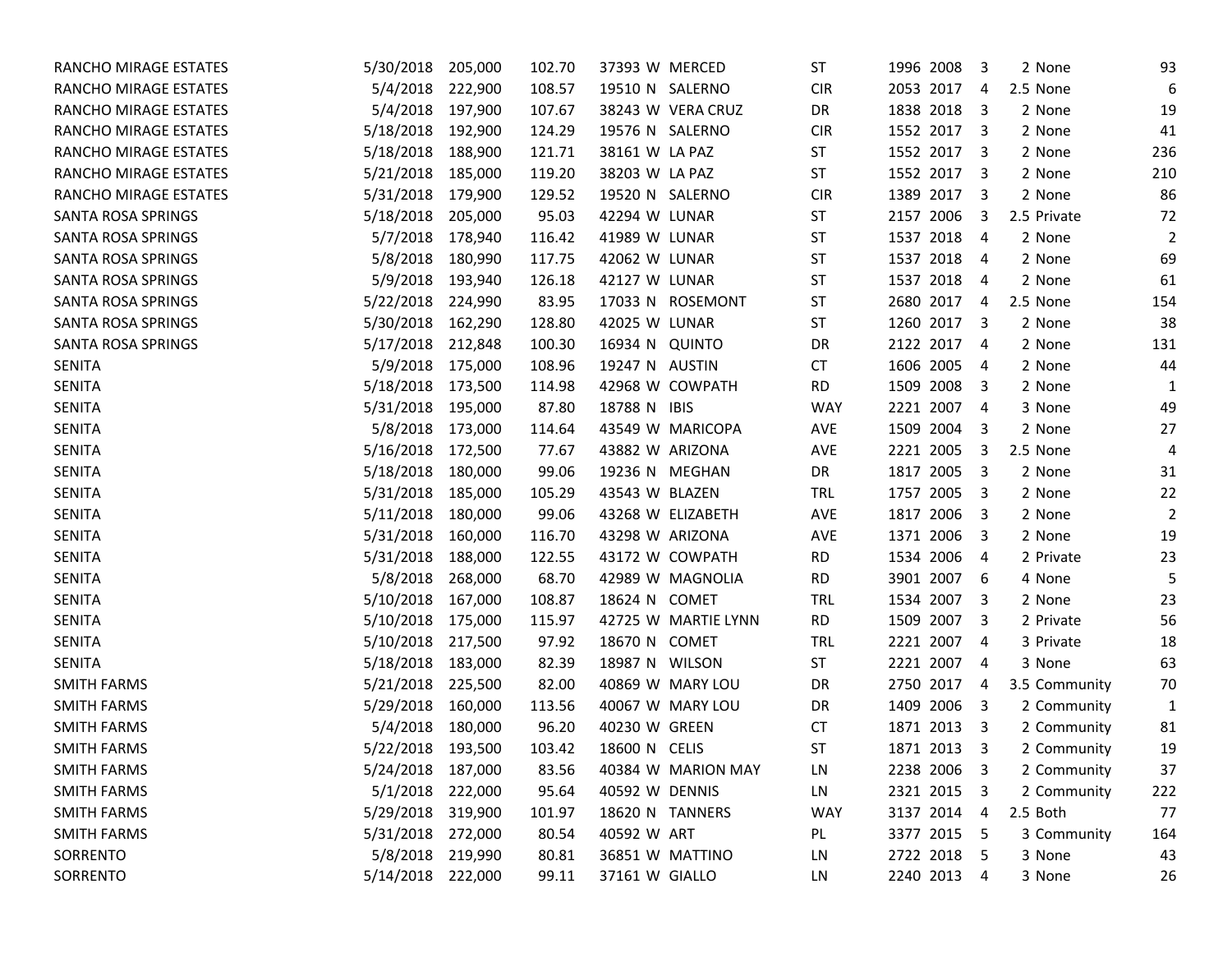| SORRENTO                     | 5/16/2018         | 173,500 | 121.41 | 36934 W NOLA    |                       | <b>WAY</b>  | 1429 2018    | -3                      | 2 None        | 42  |
|------------------------------|-------------------|---------|--------|-----------------|-----------------------|-------------|--------------|-------------------------|---------------|-----|
| SORRENTO                     | 5/16/2018         | 170,000 | 112.14 | 37479 W AMALFI  |                       | AVE         | 1516 2007    | $\overline{\mathbf{3}}$ | 2 None        | 12  |
| SORRENTO                     | 5/18/2018         | 191,990 | 105.08 | 36834 W NOLA    |                       | <b>WAY</b>  | 1827<br>2017 | $\overline{4}$          | 2 None        | 123 |
| SORRENTO                     | 5/22/2018         | 195,990 | 110.79 | 36948 W NOLA    |                       | <b>WAY</b>  | 1769 2017    | -3                      | 2 None        | 56  |
| SORRENTO                     | 5/23/2018         | 181,000 | 97.89  | 37118 W GIALLO  |                       | LN          | 1849 2007    | 3                       | 2 None        | 147 |
| SORRENTO                     | 5/24/2018         | 229,990 | 84.49  |                 | 17145 N ANGELICO      | DR          | 2722 2018    | - 5                     | 3 None        | 60  |
| SORRENTO                     | 5/30/2018         | 199,990 | 95.46  |                 | 36869 W MATTINO       | LN          | 2095 2018    | 4                       | 2.5 None      | 64  |
| SORRENTO                     | 5/25/2018         | 196,990 | 107.82 | 36933 W NOLA    |                       | <b>WAY</b>  | 1827 2018    | $\overline{4}$          | 2 None        | 30  |
| SORRENTO                     | 5/30/2018         | 207,990 | 99.27  | 17059 N AVELINO |                       | DR          | 2095 2018    | 4                       | 2.5 None      | 35  |
| SORRENTO                     | 5/30/2018         | 196,990 | 107.82 |                 | 17127 N ANGELICO      | DR          | 1827<br>2018 | $\overline{4}$          | 2 None        | 132 |
| SORRENTO                     | 5/30/2018         | 178,990 | 125.25 | 36962 W NOLA    |                       | WAY         | 1429 2018    | $\overline{\mathbf{3}}$ | 2 None        | 64  |
| SORRENTO                     | 5/30/2018         | 180,990 | 110.62 | 36850 W NOLA    |                       | <b>WAY</b>  | 1636 2017    | $\overline{\mathbf{3}}$ | 2 None        | 70  |
| SORRENTO                     | 5/30/2018         | 194,990 | 106.72 | 36987 W NOLA    |                       | <b>WAY</b>  | 1827 2017    | $\overline{4}$          | 2 None        | 126 |
| SORRENTO                     | 5/21/2018         | 211,990 | 101.19 | 36869 W NOLA    |                       | <b>WAY</b>  | 2095 2017    | $\overline{4}$          | 2.5 None      | 205 |
| SORRENTO                     | 5/7/2018          | 145,000 | 82.05  |                 | 36900 W MONDRAGONE    | LN          | 1767 2007    | $\overline{\mathbf{3}}$ | 2 None        | 60  |
| SORRENTO                     | 5/18/2018         | 145,000 | 121.54 |                 | 36826 W MEDITERRANEAN | <b>WAY</b>  | 1193 2009    | $\overline{2}$          | 2 None        | 38  |
| <b>TORTOSA</b>               | 5/4/2018          | 167,500 | 109.19 | 18811 N VEMTO   |                       | <b>ST</b>   | 1534 2006    | $\overline{a}$          | 2 None        | 36  |
| <b>TORTOSA</b>               | 5/25/2018         | 198,000 | 74.54  |                 | 35817 W VELAZQUEZ     | DR          | 2656 2006    | -5                      | 2.5 None      | 43  |
| <b>TORTOSA</b>               | 5/31/2018         | 160,000 | 122.89 |                 | 19994 N FLAMENCO      | <b>ST</b>   | 1302 2006    | -3                      | 2 None        | 18  |
| <b>TORTOSA</b>               | 5/4/2018          | 249,000 | 63.70  |                 | 35886 W CARTEGNA      | LN          | 3909 2006    | -6                      | 4 Private     | 18  |
| <b>TORTOSA</b>               | 5/30/2018         | 298,000 | 87.54  | 18925 N GOLETA  |                       | <b>ST</b>   | 3404 2006    | 4                       | 3 Private     | 68  |
| <b>TORTOSA</b>               | 5/25/2018         | 180,000 | 80.60  |                 | 36550 W SAN PEDRO     | DR          | 2233 2006    | 4                       | 3 None        | 54  |
| <b>TORTOSA</b>               | 5/3/2018          | 244,400 | 127.89 |                 | 36271 W EL GRECO      | <b>ST</b>   | 1911 2006    | 4                       | 2 Private     | 4   |
| <b>TORTOSA</b>               | 5/24/2018         | 170,000 | 101.55 |                 | 36535 W BARCELONA     | LN          | 1674 2007    | 4                       | 2 None        | 35  |
| VILLAGES AT RANCHO EL DORADO | 5/4/2018          | 223,500 | 97.13  | 20808 N JOCELYN |                       | <b>CIR</b>  | 2301 2004    | 4                       | 2.5 Both      | 4   |
| VILLAGES AT RANCHO EL DORADO | 5/22/2018         | 176,900 | 108.46 | 20742 N ALMA    |                       | DR          | 1631 2004    | 3                       | 2 Community   | 42  |
| VILLAGES AT RANCHO EL DORADO | 5/14/2018         | 226,000 | 95.93  | 43942 W ROTH    |                       | <b>RD</b>   | 2356 2005    | 4                       | 2.5 Community | 4   |
| VILLAGES AT RANCHO EL DORADO | 5/4/2018          | 255,000 | 91.20  | 43614 W CYDNEE  |                       | DR          | 2796 2006    | $\overline{4}$          | 3 Both        | 60  |
| VILLAGES AT RANCHO EL DORADO | 5/21/2018         | 239,000 | 72.68  | 43491 W EDDIE   |                       | <b>WAY</b>  | 3288 2006    | 5                       | 3 Community   | 46  |
| VILLAGES AT RANCHO EL DORADO | 5/8/2018          | 218,000 | 99.09  | 43287 W DELIA   |                       | <b>BLVD</b> | 2200 2004    | $\overline{4}$          | 2 Community   | 78  |
| VILLAGES AT RANCHO EL DORADO | 5/15/2018         | 250,000 | 73.89  |                 | 43367 W LINDGREN      | DR          | 3383 2005    | -5                      | 2.5 Community | 98  |
| VILLAGES AT RANCHO EL DORADO | 5/31/2018         | 220,000 | 100.00 | 43200 W WALLNER |                       | DR          | 2200 2005    | $\overline{\mathbf{3}}$ | 2 Community   | 14  |
| VILLAGES AT RANCHO EL DORADO | 5/2/2018          | 225,000 | 101.21 |                 | 20828 N MADISON       | DR          | 2223 2005    | 3                       | 2 Both        | 126 |
| VILLAGES AT RANCHO EL DORADO | 5/7/2018 206,900  |         | 88.16  | 43534 W ROTH    |                       | <b>RD</b>   | 2347 2005 3  |                         | 2 Community   | 89  |
| VILLAGES AT RANCHO EL DORADO | 5/1/2018 169,900  |         | 104.17 | 44099 W CYDNEE  |                       | DR          | 1631 2005 3  |                         | 2 Community   | 63  |
| VILLAGES AT RANCHO EL DORADO | 5/18/2018         | 280,000 | 86.18  | 20601 N RYANS   |                       | TRL         | 3249 2004 5  |                         | 3 Both        | 22  |
| VILLAGES AT RANCHO EL DORADO | 5/10/2018         | 225,000 | 83.49  | 44118 W ROTH    |                       | <b>RD</b>   | 2695 2005    | 4                       | 2.5 Community | 46  |
| VILLAGES AT RANCHO EL DORADO | 5/17/2018         | 195,000 | 84.74  | 20468 N ALMA    |                       | DR          | 2301 2005    | 3                       | 2.5 Community | 29  |
| VILLAGES AT RANCHO EL DORADO | 5/29/2018 268,000 |         | 84.20  |                 | 19956 N SANTA CRUZ    | DR          | 3183 2006 5  |                         | 3 Community   | 34  |